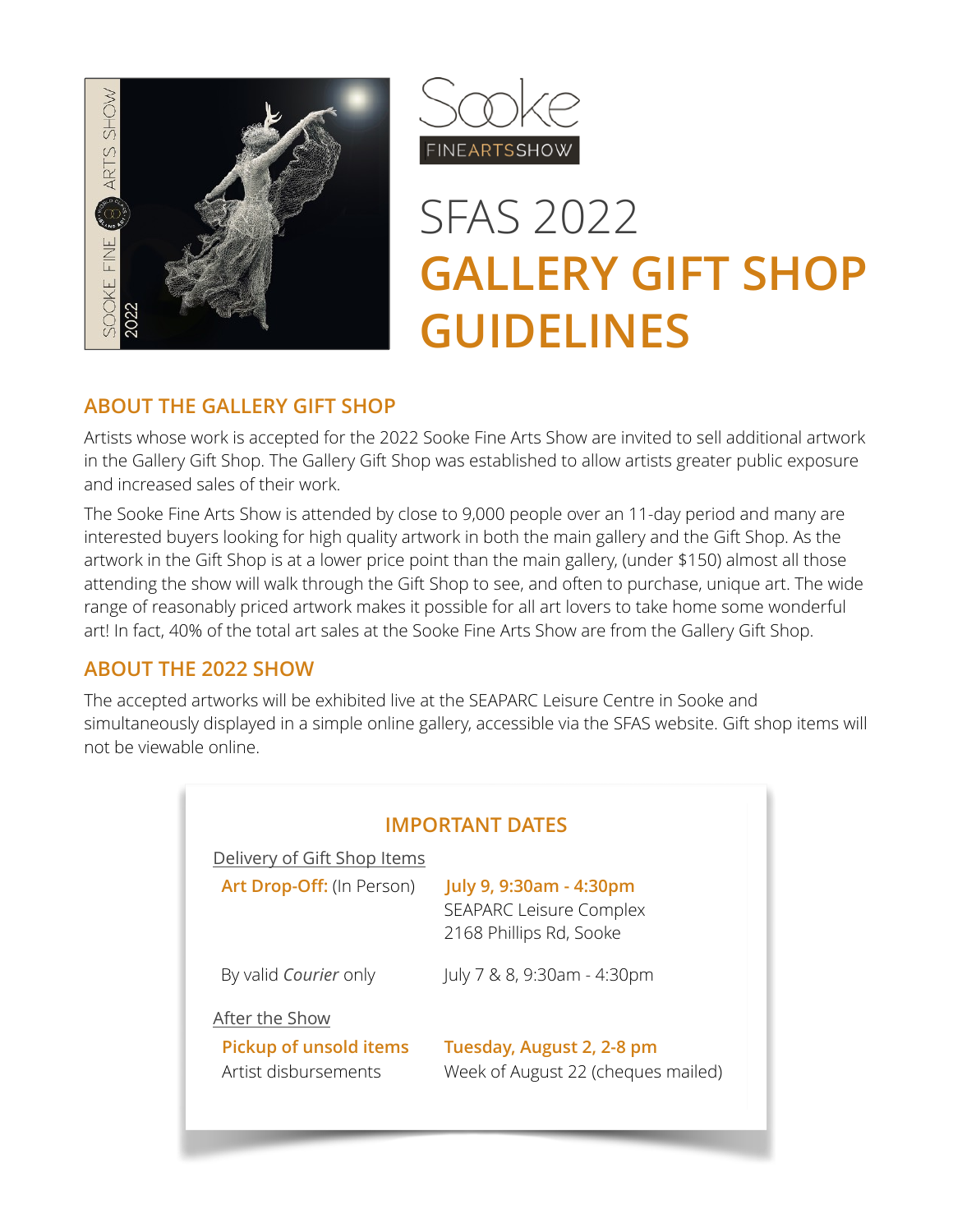## **GENERAL GUIDELINES**

- You, the artist, determine prices for submitted artwork up to a maximum of \$150 per item.
- A commission of 30% is charged on all Gift Shop sales.
- PST and GST will be added to items at purchase and will be collected, and remitted by the Sooke Fine Arts Society.
- Submissions should be of the same quality and finishing standard as gallery pieces.
- Submissions should be recently created (after 2018).

# **INSTRUCTIONS FOR SUBMITTING ITEMS TO THE GALLERY GIFT SHOP**

- 1. **INVENTORY SHEET(s)** *Completing the Inventory Sheet(s) is Mandatory* ([Click here to](https://sookefinearts.com/wp-content/uploads/Inventory-Sheet-GGS-2022-_May-18_fillable.pdf)  download a fi[llable PDF inventory sheet](https://sookefinearts.com/wp-content/uploads/Inventory-Sheet-GGS-2022-_May-18_fillable.pdf).) Complete and bring **3 COPIES** to Art Drop-Off. If your submissions are sent by courier or an agent, be sure all sheets are complete and accurate. *See sample Inventory Sheet and instructions at the end of this Guide.*
- 2. **GIFT SHOP NUMBER** Get your 3-digit Gift Shop number from here on the Sooke Fine Arts Show website following your notification of acceptance into the show.
- 3. **INVENTORY ITEM NUMBERS** You will give each of your Gift Shop items a 6-digit inventory number. This number consists of your 3-digit Gift Shop Number followed by your 3-digit Item Number. Your Item Numbers are to be in sequential order beginning with 001. Example: If an artist's Gift Shop number is 299 and Item numbers are 001, 002, 003, etc. then the Inventory Item Numbers will be 299001, 299002, 299003, etc.
- 4. **STICKERS** Purchase white price stickers (any brand) *and* yellow stickers **Avery #5462 or #2346, 3/4"**. Do not substitute any other brand of yellow stickers. Legibly print the inventory item number and the price on both stickers. Place the white sticker on the front and the yellow sticker on the back of each item you submit.



## **\*\* PLEASE NOTE:**

- Yellow Avery stickers are available at office supply stores such as Sooke Fax and Copy, Staples, or Monk Office.
- You can use string tags for jewellery, fibre arts and wearable art with the white and yellow stickers affixed back-to-back on the string tag.
- Bring your Gift Shop items in boxes or rigid containers with your name and Gift Shop number clearly visible on two sides. Do not overload boxes. The combined weight of boxed items in a container must not exceed 23 kg. (50 lb.)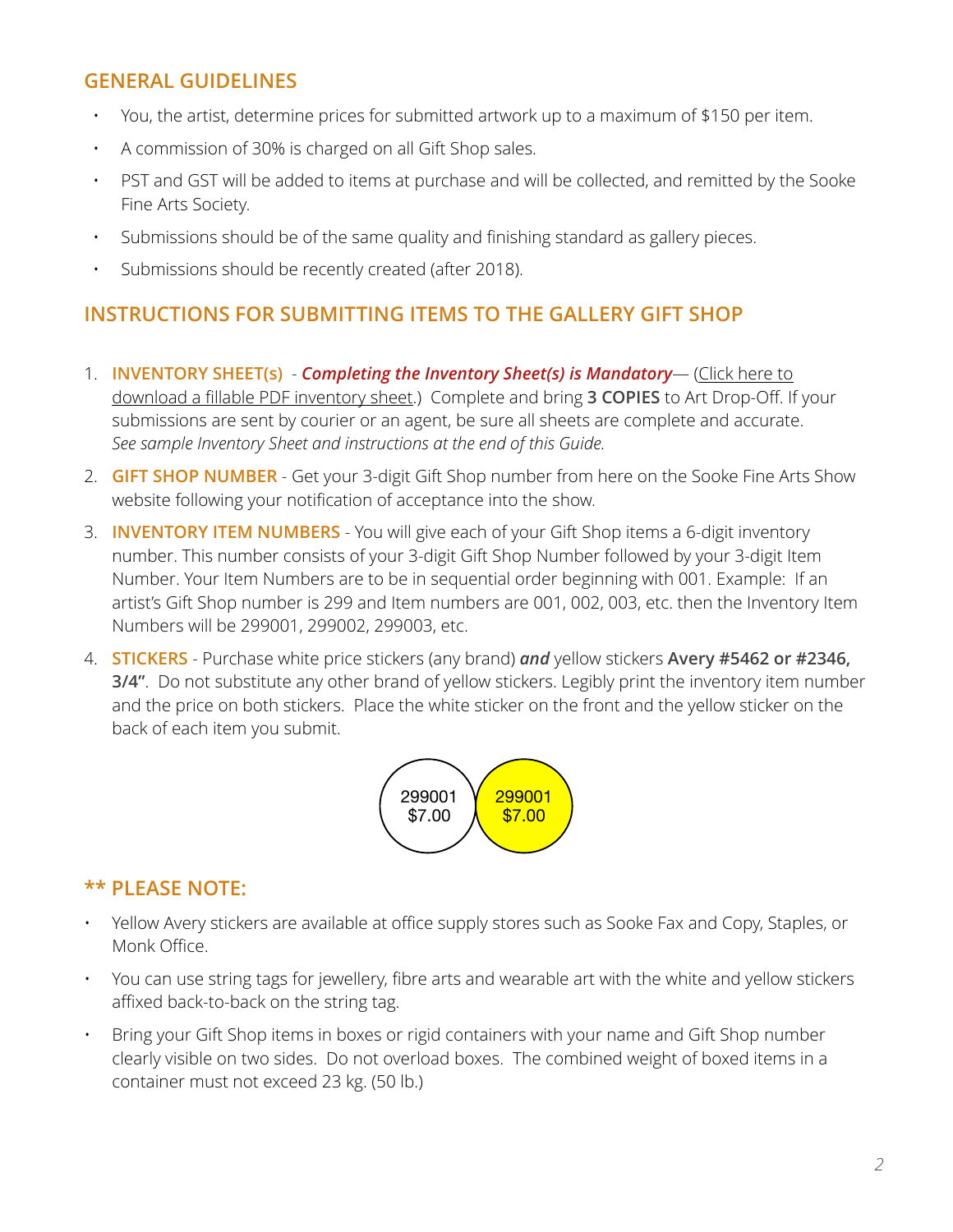# **SPECIFIC ARTWORK SUBMISSION LIMITS AND REQUIREMENTS**

#### **Art Cards** - Up to **25 cards**

- All cards from an artist must be the same price.
- All cards must be a minimum of \$5.00 per card.
- If cards sell out, the Gift Shop will request more.
- Include an envelope and package cards in a clear, protective sleeve.
- Sets of cards will not be accepted.

#### **Books** - Up to **5 books**

- If your books are individually wrapped and sealed, provide a sample (or one copy unwrapped for viewing).
- Books with an ISBN number are PST exempt.
- Journals and calendars are not PST exempt.

#### **Fibre Art** - Up to **10 items**

- Dolls, quilts, pillows, bags/purses, bookmarks, etc.
- Attach fibre content and care instructions.
- Attach information regarding special features (such as use of your own handprinted or embroidered fabric, etc.)

#### **Wearable Art** - Up to **10 items**

- Scarves, shawls, hats, sweaters, jackets, etc.
- Attach fibre content and care instructions.
- Attach information regarding special features (such as use of your own handprinted or embroidered fabric, etc.)

#### **3D Art** - Up to **10 items**, restricted by size and weight

- Stoneware, ceramics, porcelain, wood, metal, glass, etc.
- Items must measure less than 24" (61cm) in any direction and weigh less than 4.5 kgs (10 lbs). **Smaller items are strongly recommended.**
- For functional items, such as tableware, indicate item suitability (e.g., food safe, microwave safe, oven safe, etc.) Unlabelled items will be sold as "decorative only".

#### **Fine Jewellery** - Up to **10 items**

- Artwork made with precious metals and/or gemstones.
- Each item must have a string or button tag attached with price on one side and yellow sticker showing inventory number and price on the other side.
- Each item must be submitted with an accompanying box/container with your name and item inventory number on the box.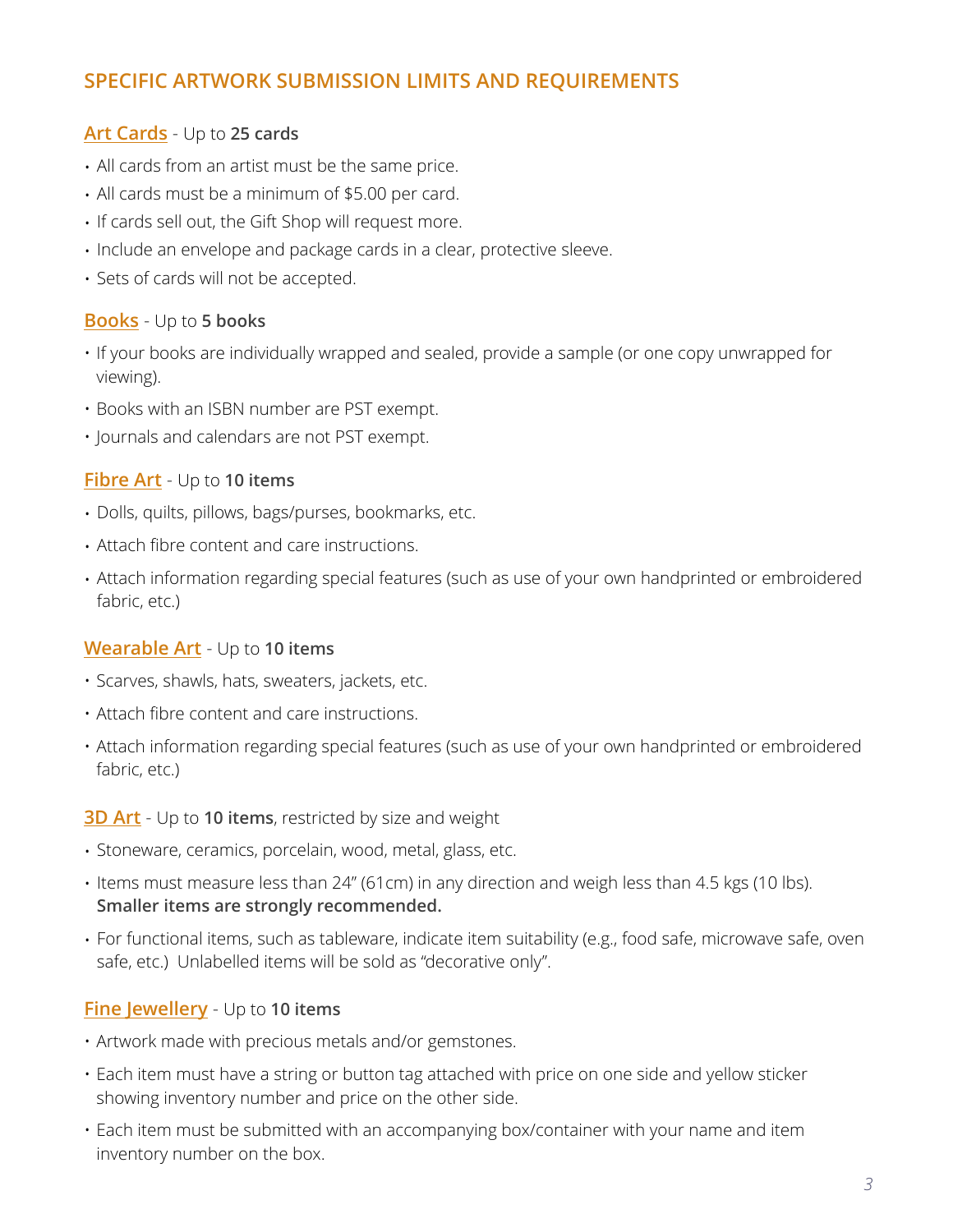### **Other Jewellery** - Up to **10 items**

• Artwork using materials other than precious metals and/or gemstones; materials such as leather, wood, twine, cord, fabric, glass, papier mache, etc.

#### **Hangable Art** - Up to **2 items**

- Framed paintings and prints, photography, drawings, lithography, gallery wrapped canvases (including giclees) and cradled wood panels.
- Includes fibre art, ceramics, glass, etc. that are ready to hang.
- Items must be **no larger than 24" (61cm) per side**, including a frame.
- Each item must be appropriately finished, cured, and ready to hang with hardware and wire securely attached.
- Raised sawtooth hangers are acceptable. V-clips are not acceptable.
- All hanging materials must be strong enough to hold the weight of the item.

## **Unframed Prints, Posters, and Paintings** - Up to **2 items**

- Non-rigid items must be mounted on a rigid backing (e.g., foam core or heavy cardboard) and must be in a clear, protective sleeve.
- Items must be **no larger than 24" (61cm) per side** (including backing).

## **\*\*PLEASE NOTE:**

- Prints of any juried gallery artwork must be from a limited edition run of 25 and a different size from the original work.
- Prints of other artwork (not exhibited in the Gallery) should be from a limited edition run of no more than 50.
- Clearly display the number and run for each print.
- You may choose to place a Certificate of Authenticity on the back of each print. (Click here for a fi[llable PDF sample of a Certi](https://sookefinearts.com/wp-content/uploads/Certificate-of-authenticity.pdf)ficate of Authenticity).
- If all submissions in a category have sold, the Gift Shop manager may request more. Complete an additional inventory sheet and continue numbering items sequentially.
- Frames, stands or any other apparatus required to display any artwork (including jewellery) must be included in the price and will be provided to the purchaser at time of purchase. Such apparatus will not be kept by the Gift Shop or returned to the artist after artwork has sold.
- All items sold in the Gift Shop are final sale.